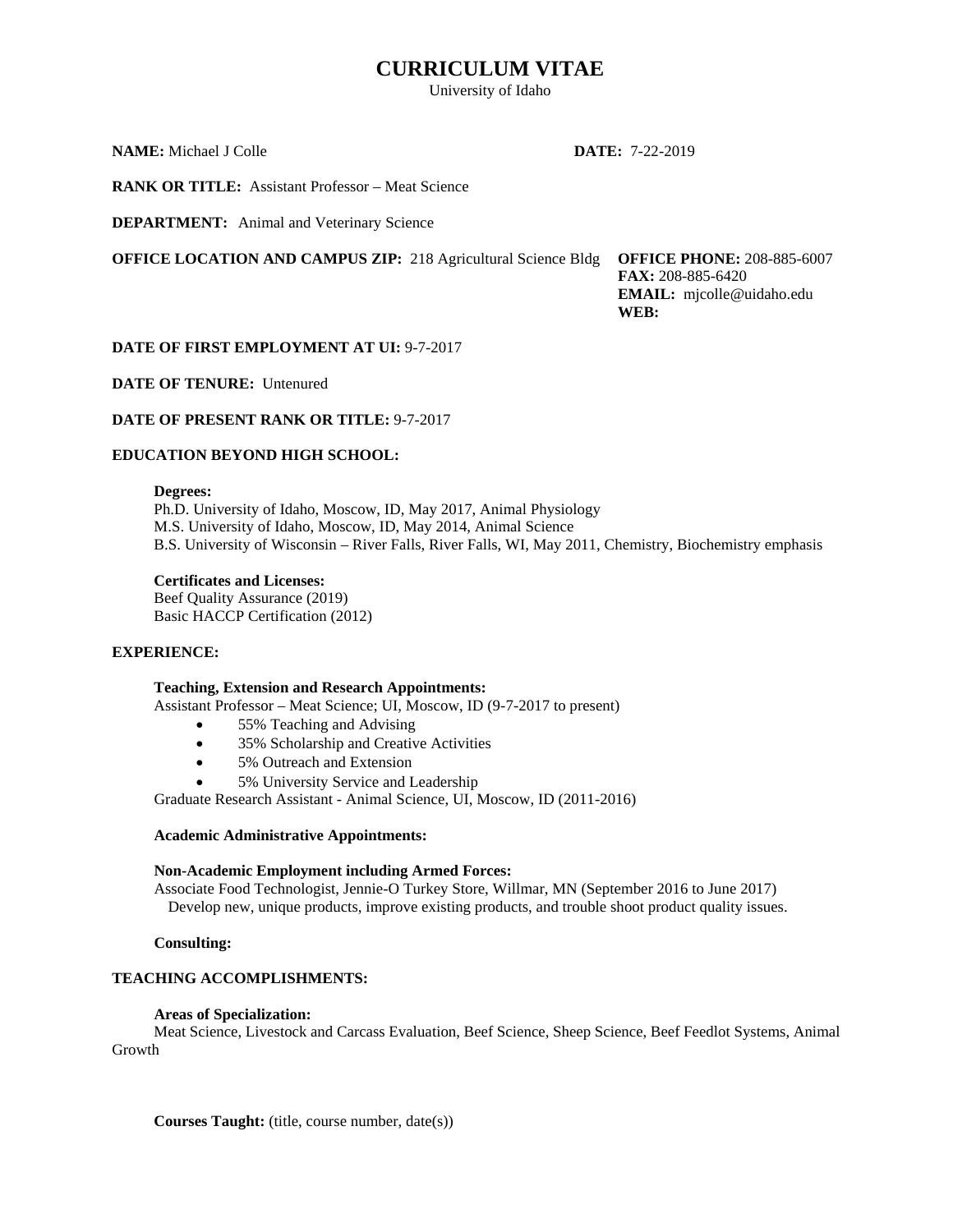Live Animal and Carcass Evaluation, AVS 263, 3 cr

- Fall 2017, 100%, 4 WSU, 19 UI students
- Fall 2018, 100%, 4 WSU, 11 UI students
- $\bullet$  Fall 2019, 100%, \_ WSU, \_ UI students

Growth and Lactation, AVS 463/563, 3 cr

- Fall 2017, 33%, 3 M.S., 8 B.S. students
- Fall 2018, 33% (course coordinator), 5 M.S., 16 B.S. students
- Fall 2019,  $33\%$   $M.S.,$   $B.S.$  students
- Meat Science Lab Techniques, AVS 502, 2 cr
	- Fall 2018, 100%, 3 M.S. students
- Product Development, Cured, AVS 499, 2 cr
	- Fall 2018, 50%, 1 B.S. student

Science of Animal Husbandry, AVS 110, 3 cr

- Spring 2018,  $50\%$ , 64 B.S. students
- Spring 2019, 67%, 74 B.S. students

Science of Animal Husbandry Lab, AVS 110L, 1 cr

- Spring 2018, 50%
	- $\circ$  Section 01 25 B.S. students
	- o Section 02 19 B.S. students
	- o Section 03 14 B.S. students
	- $\circ$  Section 04 6 B.S. students
- Spring 2019, 100%
	- o Section 01 23 B.S. students
	- $\degree$  Section 02 24 B.S. students
	- o Section 03 18 B.S. students
	- o Section 04 10 B.S. students

Advanced Livestock Evaluation, AVS 204, 2 cr

- Spring 2018, 100%, 3 WSU, 7 UI students
- Spring 2019, 100%, 1 WSU, 4 UI students
- Beef Feedlot Systems, AVS 274, 2 cr
	- Spring 2018, 100%, 6 B.S. students
	- Spring 2019, 100% 14 B.S. students
- Beef Science, AVS 474, 3 cr
	- Spring  $2015, 50\%$ , 33 B.S. students

Sheep Science, AVS 476, 3 cr

Spring 2014, 100%, 2 WSU, 36 UI students

## **Guest Lectures:**

University of Idaho, Moscow, ID

Sheep Science (AVS 476) (2018)

Breeding Sheep Evaluation

Genotypic Evaluation

Market Lamb and Carcass Evaluation

Lamb Fabrication

Beef Science (AVS 474)

- Spring 2018
	- Beef Breeds, Beef Cattle Selection (2 lectures), Beef Cattle Growth, Growth Promoters, Beef Grading, Quality, and Pricing (2 lectures), Production Factors that Affect Beef Growth, Yield, and Quality
- Spring 2019
	- o Beef Cattle Selection (2 lectures), Beef Cattle Growth, Beef Grading, Quality, and Pricing, Production Factors that Affect Beef Growth, Yield, and Quality

Washington State University, Pullman, WA

Beef Cow Calf Management Laboratory (ANIM\_SCI 174)

Market Cattle Evaluation (2017 and 2018)

Beef Carcass Evaluation (2018)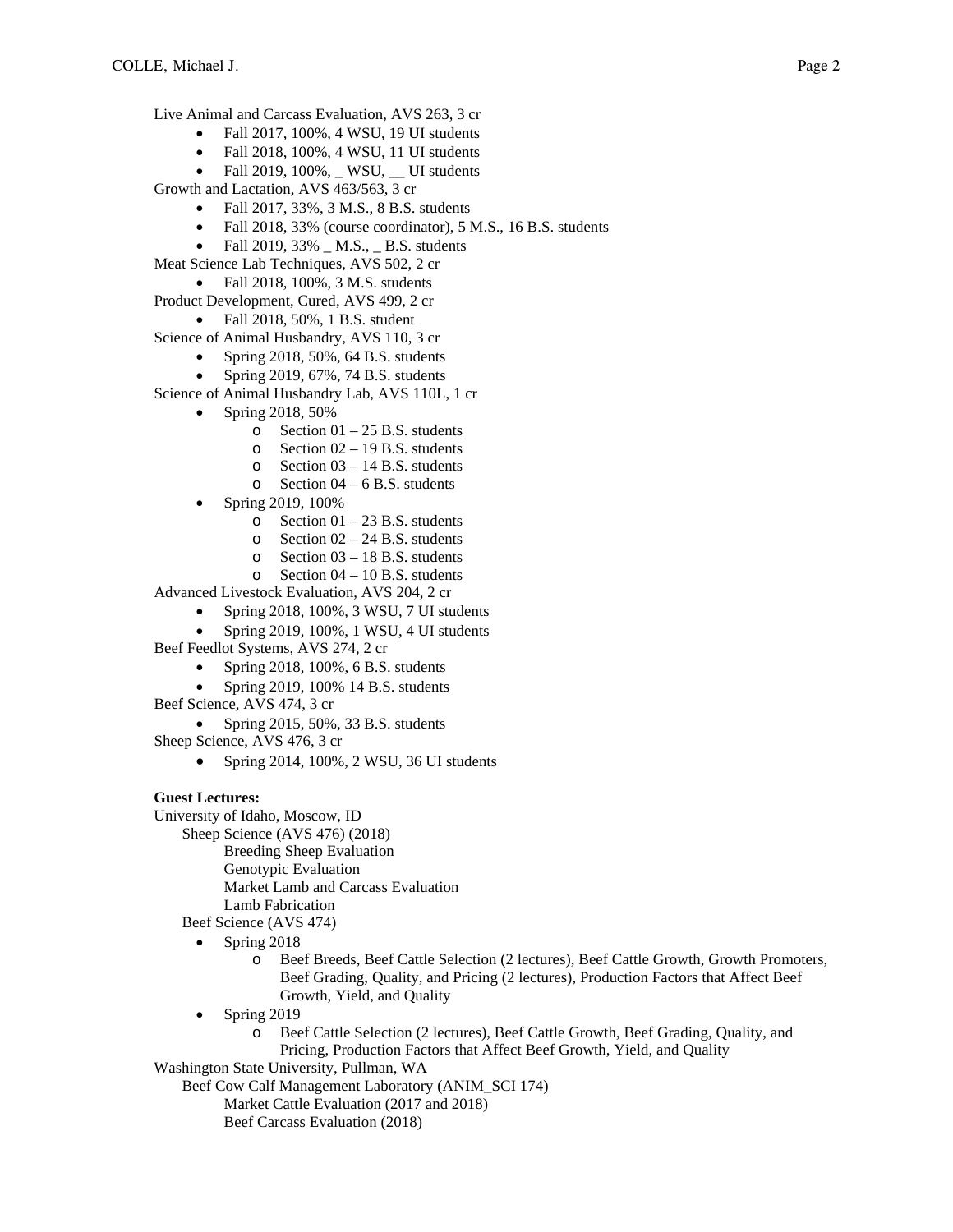**Clubs Advised:**  Block & Bridle (2017-present) Livestock Judging Club (2017-present)

## **Students Advised:**

Undergraduate Students: (advised to completion of degree, number per year)

- 2017 Mentored 14 Freshman and 4 Sophomore standing students
- 2018 Advised 10 Freshman, 12 Sophomore, 6 Junior standing students
- 2019 Advised 14 Freshman, 10 Sophomore, 9 Junior, 4 Senior standing students

## Graduate Students:

Advised to completion of degree-major professor (student name, degree, and date)

Current Students:

- Brianna Buseman
- Tanya Weber
- Jessie Van Buren

Served on graduate committee (student name, degree, and date)

Current Committees:

- Toni Calacchio, M.S. in Animal Science, 5-14-2019
- Avani Guoru, M.S. in Animal Science, 5-21-2019
- Jessica Lancaster

## **Materials Developed:** (non-scholarship activity)

 Science of Animal Husbandry Lab, AVS 110L, Developed an Equipment ID, Animal Products and Aquaculture lab (2019)

 Science of Animal Husbandry, AVS 110, Updated materials Beef Feedlot Systems, AVS 274, Updated materials Live Animal and Carcass Evaluation, AVS 263, Updated materials Growth and Lactation, AVS 463/563, Updated materials Beef Science, AVS 474, Updated materials Sheep Science, AVS 476, Developed course after it was dormant for ~7 years

## **Courses Developed:**

Meat Science Lab Techniques, AVS 502, Developed course

## **Non-credit Classes, Workshops, Seminars, Invited Lectures, etc.:**

Academic Quadrathlon Team Coach, University of Idaho, Moscow, ID (2019) AVS 501 Graduate Student Seminar, University of Idaho, Moscow, ID (2019) Presented: *Calpains and Meat Tenderness*  RMC Undergraduate Quiz Bowl Team Coach, University of Idaho, Moscow, ID (2014) Meat Animal Evaluation Team Coach, University of Idaho, Moscow, ID (2011-2013)

## **Honors and Awards:**

**SCHOLARSHIP ACCOMPLISHMENTS:** (Including scholarship of teaching and learning, artistic creativity, discovery, and application/integration)

## **Publications, Exhibitions, Performances, Recitals:**

 **Refereed Journal Articles:**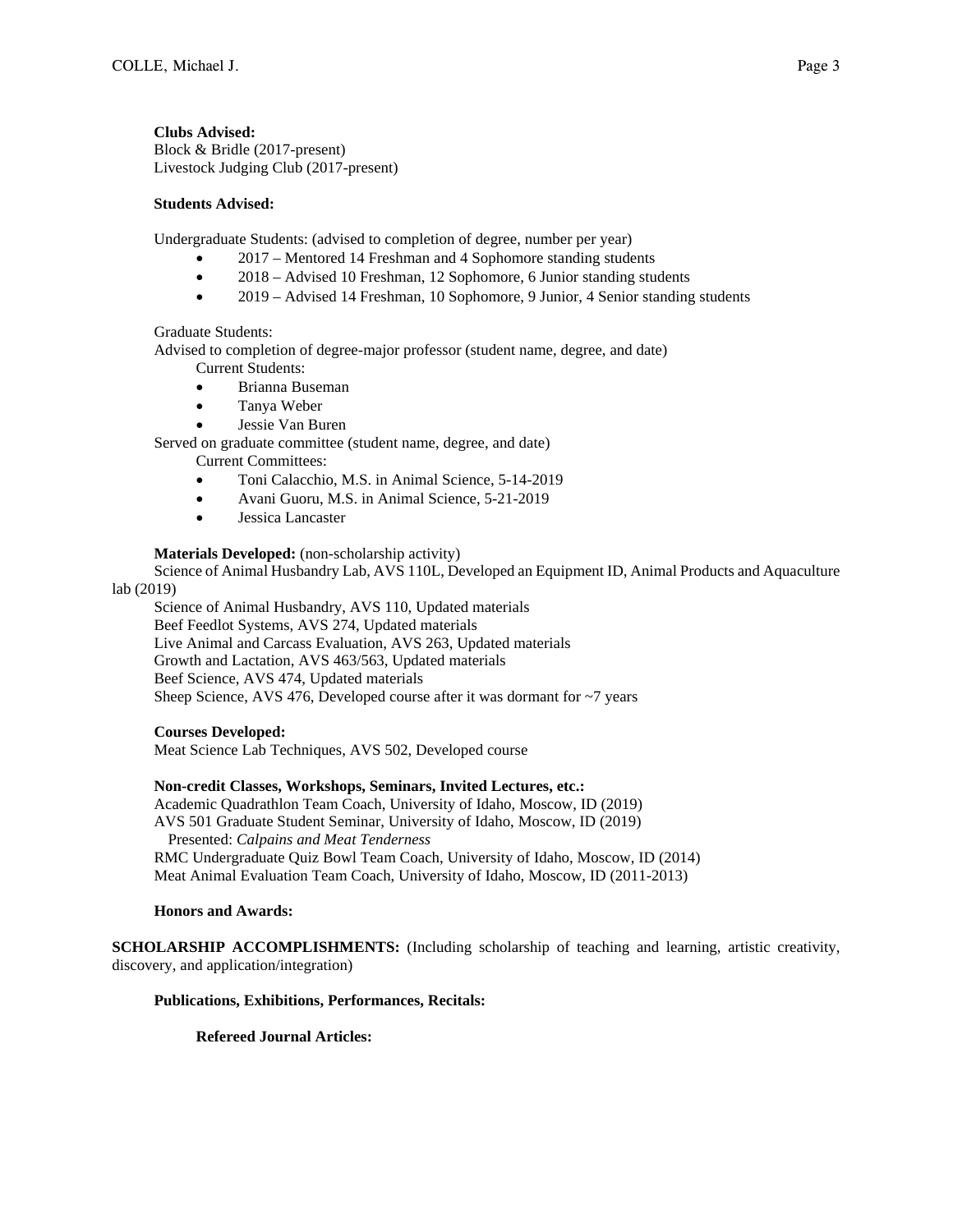- **Colle, M.J.**, R.P. Richard, M.C. Colle, W.I. Loucks, G.K. Murdoch, C.J. Williams, and M.E. Doumit. 2019. Retail display properties and consumer perception of extended aged beef topically treated with ascorbic acid and rosemary extract. Meat and Muscle Biology. 3:42-50.
- Colle, M.C., R.P. Richard, D.M. Smith, **M.J. Colle**, W.I. Loucks, S.J. Gray, Z.G. Reynolds, H.A. Sutton, J.A. Nasados, and M.E. Doumit. 2018. Dry potato extracts improve water holding capacity, shelf life, and sensory characteristics of fresh and precooked beef patties. Meat Science. 149:156-162.
- Acheson, R., D. Woerner, **M.J. Colle,** C.E. Walenciak, and P.D. Bass. 2018. Distribution of marbling throughout the Longissimus lumborum of beef carcasses using and instrument-grading system. Meat and Muscle Biology. 2:303-308.
- **Colle, M.J.**, J.A. Nasados, J.M. Rogers, D.M. Kerby, M.M. Booker, J.B. Van Buren, R.P. Richard, and M.E. Doumit. 2018. Strategies to improve beef tenderness by activating calpain-2 earlier postmortem. Meat Science. 135:36-41.
- **Colle, M.J.**, and M.E. Doumit. 2017. Effect of extended aging on calpain-1 and -2 activity in beef *longissimus lumborum* and *semimembranosus* muscles. Meat Science. 131:142-145.
- **Colle, M.J.**, R.P. Richard, K.M. Killinger, J.C. Bohlscheid, A.R. Gray, W.I. Loucks, R.N. Day, A.S. Cochran, J.A. Nasados, and M.E. Doumit. 2016. Influence of extended aging on beef quality characteristics and sensory perception of steaks from the *biceps femoris* and *semimembranosus*. Meat Science. 119:110-117.
- **Colle, M.J.**, R.P. Richard, K.M. Killinger, J.C. Bohlscheid, A.R. Gray, W.I. Loucks, R.N. Day, A.S. Cochran, J.A. Nasados, and M.E. Doumit. 2015. Influence of extended aging on beef quality characteristics and sensory perception of steaks from the *gluteus medius* and *longissimus lumborum*. Meat Science. 110:32-39.
- Thornton, K.J., R.P. Richard, **M.J. Colle**, M.E. Doumit, M.J. de Veth, C.W. Hunt, and G.K. Murdoch. 2015. Effects of dietary potato by-product and rumen-protected histidine on growth, carcass characteristics and quality attributes of beef. Meat Science. 107:64-74.

#### **Refereed Proceedings:**

- Gouru, A., Z. Carlson, **M.J. Colle**, P. Bass, B. Murdoch, P. Rezamand, and G.K. Murdoch. 2019. Examining the effect of a physiological dose of the polyamine; spermine on myogenic regulatory transcription factor expression. American Society of Animal Science, accepted.
- Insausti, K., **M.J. Colle**, P.D. Bass, I. Goenaga, O. Urrutia, J.A. Mendizabal, M.J. Beriain, and B. Soret. 2019. Effect of diet on bloom time of beef. Proc. 2019 Reciprocal Meat Conf., 92.
- Prill, L.L., T.G. O'Quinn, M.D. Chao, J.L. Vipham, J.M. Gonzalez, E.A. Boyle, T.A. Houser, **M.J. Colle**, and P.D. Bass. 2019. Chef and consumer evaluation of the degree of doneness of beef strip loin steaks cooked to six endpoint temperatures. Proc. 2019 Reciprocal Meat Conf., 19.
- Prill, L.L., T.G. O'Quinn, M.D. Chao, J.L. Vipham, J.M. Gonzalez, E.A. Boyle, T.A. Houser, **M.J. Colle**, and P.D. Bass. 2019. Profiling the impact of visual degree of doneness on palatability ratings of beef strip loin steaks served to consumers of differing degree of doneness preferences. Proc. 2019 Reciprocal Meat Conf., 21.
- Puga, K.J., J.B. Van Buren, J.A. Nasados, B.J. Buseman, P.D. Bass, K. Insausti, and **M.J. Colle**. 2019. Alternative merchandising strategy of the top round. Proc. 2019 Reciprocal Meat Conf., 167.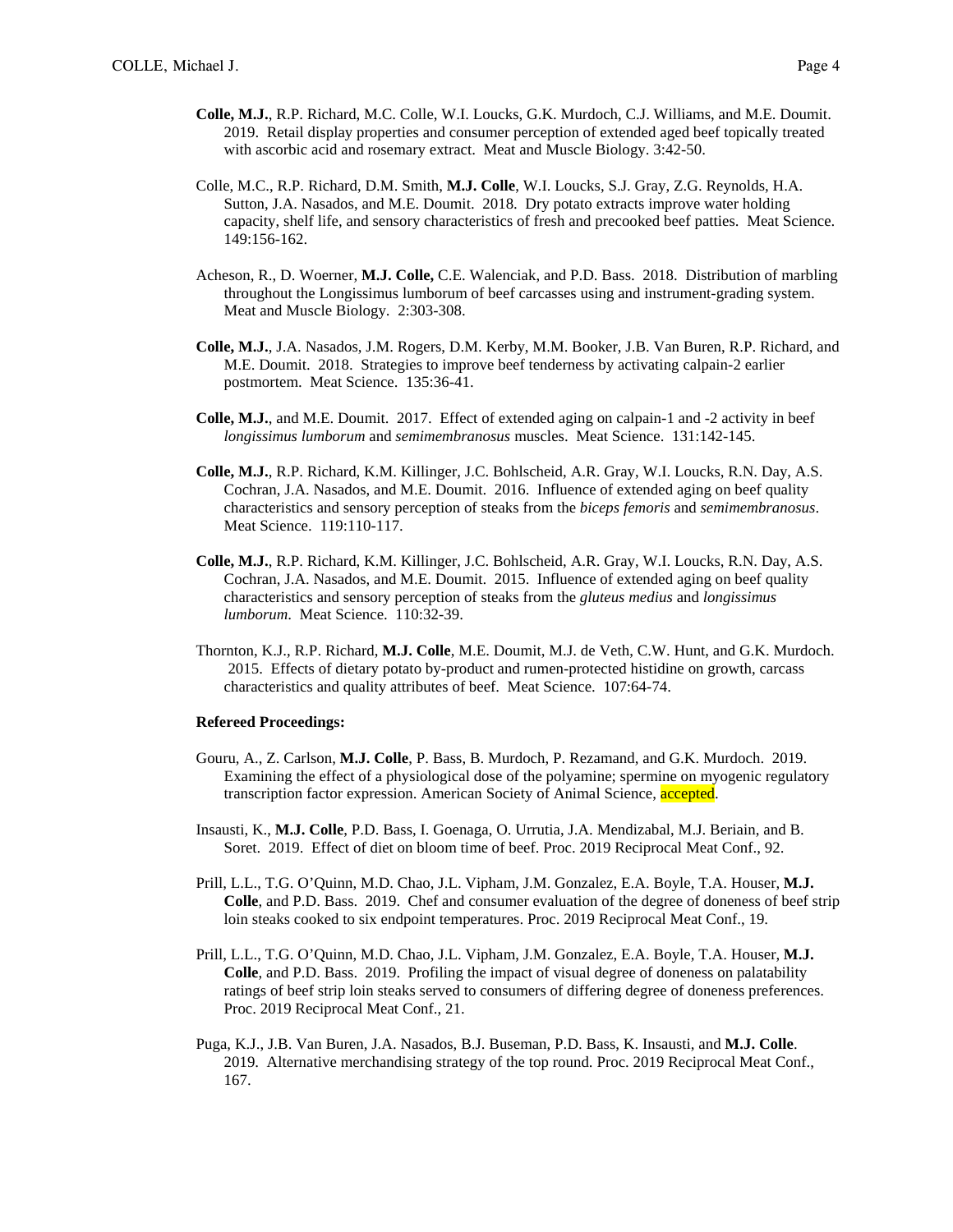- Uhlenkott, A.L., J. Lancaster, I.W. Riley, J.A. Nasados, **M.J. Colle**, and P.D. Bass. 2019. Using a potato by-product to replace phosphate in enhanced whole-muscle turkey breast. Proc. 2019 Reciprocal Meat Conf., 165.
- Weber, T., **M.J. Colle**, J. Nasados, and P. Bass. 2019. Using genetic panels to determine tenderness in beef cattle. Western Section – American Society of Animal Science, 52.
- Salove, K.C., **M.J. Colle**, J.M. Rogers, S.J. Gray, D.M. Kerby, J.B. Van Buren, K.J. Puga, J.A. Nasados, R.P. Richard, and M.E. Doumit. 2017. Relationship between heifer carcass maturity and beef palatability. Proc. 2017 Reciprocal Meat Conf., 93.
- **Colle, M.J.** and M.E. Doumit. 2016. Role of Calpain-2 in the tenderization of extended aged beef. Proc. 2016 Reciprocal Meat Conf., 58.
- Salove, K.C., **M.J. Colle**, J.M. Rogers, S.J. Gray, M. Scott., D.M. Kerby, J.A. Nasados, R.P. Richard, and M.E. Doumit. 2016. Relationship between heifer carcass maturity and retail shelf life. Proc. 2016 Reciprocal Meat Conf., 56.
- **Colle, M.J.**, R.P. Richard, M.C. Colle, W.I. Loucks, and M.E. Doumit. 2015. Effects of ascorbic acid and rosemary extract on quality characteristics and sensory perception of extended aged beef. Proc. 2015 Reciprocal Meat Conf., 71.
- Colle, M.C., R.P. Richard, **M.J. Colle**, W.I. Loucks, S.J. Gray, Z.D. Reynolds, H.A. Sutton, J.A. Nasados, and M.E. Doumit. 2015. Dry potato extract improves water holding capacity, shelf life, and sensory characteristics of beef patties. Proc. 2015 Reciprocal Meat Conf., 46.
- **Colle, M.J.**, A.R. Gray, R.N. Day, W.I. Loucks, H.A. Sutton, J.A. Nasados, A.S. Cochran, R.P. Richard, and M.E. Doumit. 2014. Influence of extended aging on Warner-Bratzler shear force and sensory perception of four beef muscles. Proc. 2014 Reciprocal Meat Conf., 58.
- **Colle, M.J.**, A.R. Gray, R.N. Day, W.I. Loucks, H.A. Sutton, J.A. Nasados, A.S. Cochran, R.P. Richard, and M.E. Doumit. 2013. Consequences of extended aging on retail shelf-life of four beef muscles. Proc. 2013 Reciprocal Meat Conf., 84.
- Thornton, K.J., **M.J. Colle**, J.A. Macumber, M.E. Doumit, R. Richard, C.W. Hunt, and G.K. Murdoch. 2013. Growth, carcass traits and meat color stability in steers finished on a potato-based verses a corn-based ration. Meat science and muscle biology: effects of nutrients and supplements on animal growth performance and meat quality. J. Anim. Sci. 91:157.
- **Colle, M.J.**, J.A. Nasados, L.C. Davis, R.N. Day, A.R. Gray, C.M. Welch, N.F. Elliott, A.S. Henderson, W.I. Loucks, H.M. Mitchell, R.P. Richard, and M.E. Doumit. 2012. Consumer acceptability of beef bottom round steaks treated with calcium chloride and bromelain. Proc. 2012 Reciprocal Meat Conf., 65.

## **Peer Reviewed Articles:**

- Salove, K.C., **M.J. Colle**, Z.D. Reynolds, J.A. Nasados, R.P. Richard, and M.E. Doumit. 2017. "Advanced heifer carcass maturity and beef palatability." *The National Provisioner*. November, 2017.
- Colle, M.C., R.P. Richard, **M.J. Colle**, W.I. Loucks, S.J. Gray, Z.G. Reynolds, H.A. Sutton, J.A. Nasados, and M.E. Doumit. 2016. "Dry potato extracts and beef patties." *The National Provisioner*. April, 2016.
- **Colle, M.J.**, M.E. Doumit, and R.P. Richard. 2013. "Extended aging on retail shelf life of four beef muscles." *The National Provisioner*. September, 2013.

**Other:** (reports, proceedings, papers, citations and references, performances)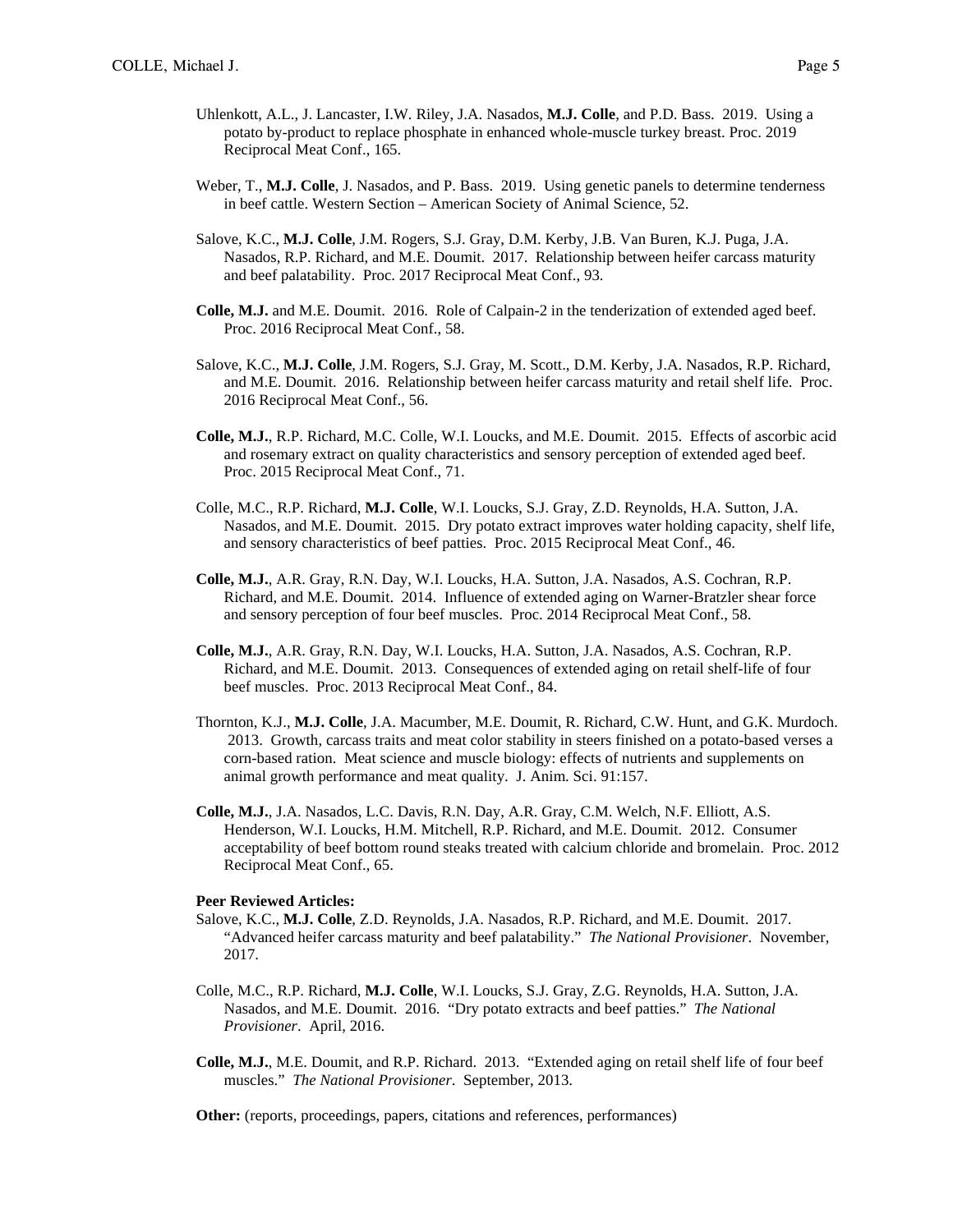### **Refereed/Adjudicated (currently scheduled or submitted):** (provide citations)

- Salove, K.C., **M.J. Colle**, J.A. Nasados, S. Gray, J. Rogers, J.B. Van Buren, K.J. Puga, G.K. Murdoch, R.P. Richard, and M.E. Doumit. 2018. Relationship between heifer carcass maturity and beef quality characteristics. Journal of Animal Science. In preparation.
- Prill, L.L., L.N. Drey, E.A. Rice, B.A. Olson, J.M. Gonzalez, J.L. Vipham, M.D. Chao, P.D. Bass, **M.J. Colle**, and T.G. O'Quinn. 2019. Do published cooking temperatures correspond with consumer and chef perceptions of beef degrees of doneness? Meat and Muscle Biology. In preparation.
- Prill, L.L., L.N. Drey, B.A. Olson, E.A. Rice, J.M. Gonzalez, J.L. Vipham, M.D. Chao, P.D. Bass, **M.J. Colle**, and T.G. O'Quinn. 2019. The impact of visual degree of doneness on the palatability of steaks served to consumers with differing degree of doneness preferences. Meat and Muscle Biology. In preparation.

#### **Peer Reviewed/Evaluated (currently scheduled or submitted):**

#### **Invited Presentations:**

Payback University, CHS Nutrition, Hood River, OR (2019) Presented: *Meat science and the feed behind it* WinCo Foods Meat Science Workshop, University of Idaho, Moscow, ID (2019) Presented: *Poultry meat production – commercial and backyard* Idaho Cattle Association's Annual Convention and Trade Show, Sun Valley, ID (2018) Presented: *The final product*  Washington State Sheep Producers Annual Convention, Ellensburg, WA (2018) Presented: *University of Idaho sheep update* Franklin County Cattlemen's Meeting, Connell, WA (2018) Presented: *Fake Meat & Meat Quality* Ag Days, University of Idaho, Moscow, ID (2018) Presented: *Basic Livestock Judging*  Sheep Scanning School, University of Idaho, Moscow, ID (2018) Presented: *Carcass evaluation and value* 4-H Swine Project Meeting, Latah County Fairgrounds, Moscow, ID (2018) Presented: *Raising and training hogs for the county fair*  Processed Meats Workshop, University of Idaho, Moscow, ID (2018) Presented: *Curing and meat color formation* Payback University, CHS Nutrition, Hood River, OR (2018) Presented: *Meat science and the feed behind it* WinCo Foods Meat Science Workshop, University of Idaho, Moscow, ID (2018) Presented: *Meat Science Best Practices: Fresh meat properties, aging, and shelf life* Garfield-Palouse 4-H Meeting, Community Center, Palouse, WA (2017) Presented: *Market Animal Selection*  WinCo Foods Meat Science Workshop, University of Idaho, Moscow, ID (2016) Presented: *Meat Science 102: Fresh meat properties, aging, and shelf life* Super Saturday Leaders Training, Lewis-Clark State College, Lewiston, ID (2015-2016) Presented: *Market Animal Selection* and *Livestock Judging* to 4-H adult leaders Youth Beef Field Day, Lewiston Livestock Market, Lewiston, ID (2013-2014 & 2016) Presented: *Feeding and Nutrition of Show Steers* and *Beef Cookery*  Sheep and Goat Field Day, Asotin County Fairgrounds, Asotin, WA (2015) Conducted a lamb tasting session and taught youth about lamb cookery and palatability WSU/UI Beef 300, Washington State University, Pullman, WA (2012 & 2014) Presented: *Color Measurement* and *Sensory Evaluation* Idaho Beef Summit, Pocatello, ID (2014) Presented: *Consequences of extended aging on retail shelf-life and consumer acceptability*  Youth Swine Field Day, Asotin County Fairgrounds, Asotin, WA (2014) Presented: *Raising show pigs*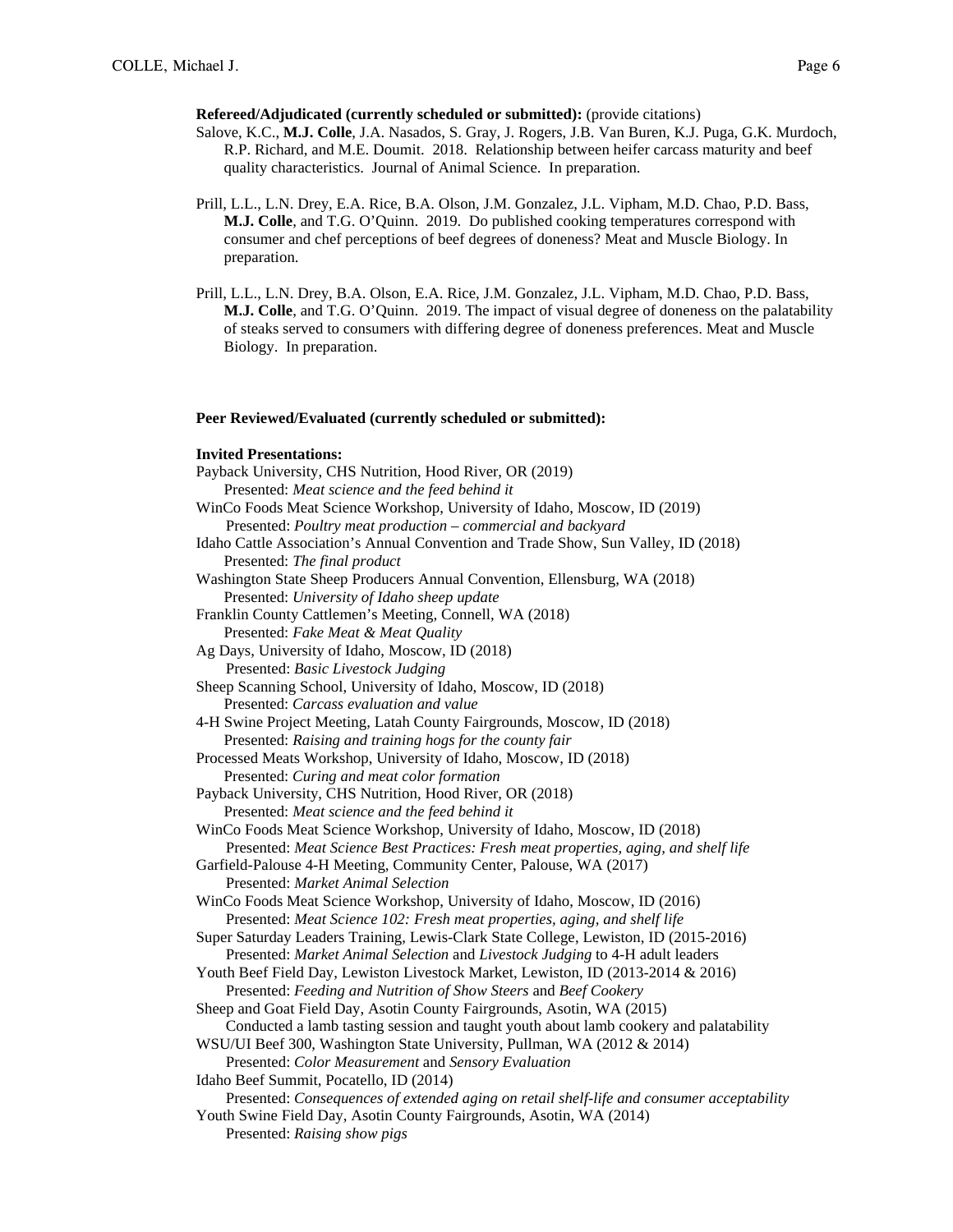|  |  |  |  |  |  | Palouse Empire Fair Carcass Contest, Washington State University, Pullman, WA (2014) |  |
|--|--|--|--|--|--|--------------------------------------------------------------------------------------|--|
|  |  |  |  |  |  | Taught youth about beef carcass evaluation and discussed carcass contest rankings    |  |
|  |  |  |  |  |  |                                                                                      |  |

- Ag Days, University of Idaho, Moscow, ID (2012-2013) Presented: *Meat Evaluation* and *Retail Cut Evaluation*
- Idaho Cattlemen's Association mid-year meeting, McCall, ID (2013)
- Presented: *Consequences of extended aging on retail shelf-life and consumer acceptability*
- WSU/UI Swine 300, Washington State University, Pullman, WA (2013)
	- Assisted with a further processed product workshop

Western States Lowline Association, Hayden, ID (2013) Presented: *Cattle conformation*

WSU/UI Lamb 300, Washington State University, Pullman, WA (2012) Presented: *Measurement of color and tenderness*

### **Professional Meeting Papers, Workshops, Showings, Recitals:** (provide date and location)

**Patents:** (provide title/description, patent number and date)

### **Grants and Contracts Awarded:**

- Functional importance of microbiota on sensory attributes of whole-muscle dry-aged beef, 2019, Idaho Beef Council; **M.J. Colle**, G.K. Murkoch, B. Murdoch, J. Williams, P. Rezamand, M. McGuire, M. Mcguire, T. Mitchell, P.D. Bass (PI); \$42,890.
- Effect of beef carcass size and aging period on display color, tenderness, and palatability of steaks from the inside round, 2019, National Cattlemen's Beef Association; **M.J. Colle**, G.K. Murdoch, P.D. Bass (PI); \$38,495.
- Extending the shelf-life of beef steaks using acerola cherry powder and rosemary extract in order to remain competitive in the international market, 2019, Idaho Beef Council; P.D. Bass, J.A. Nasados, **M.J. Colle** (PI); \$31,108.
- Vandal Brand Meats A Legacy of Quality. Proposal to Agri Beef, 2019, Deans office and Meat Science Team Effort; \$2,000,000.
- Retail display properties and consumer perception of extended aged beef topically treated with ascorbic acid and rosemary extract, 2019, University of Idaho Open Access Publishing Fund; **M.J. Colle**; \$240.
- Distribution of marbling throughout the Longissimus lumborum of beef carcasses using and instrumentgrading system, 2018, University of Idaho Open Access Publishing Fund; **M.J. Colle**; \$750.
- Effects of beef carcass size on chilling rate, display color, pH, and tenderness on the top round subprimal, 2018, Mary A. Turner Endowment; P. Bass, **M.J. Colle** (Co-PI's); \$4,784.
- Role of calpain-1 and -2 in tenderization of beef strip loin and top round during extended aging, 2016, Idaho Beef Council; **M.J. Colle**, K.C. Salove, M.E. Doumit (PI); \$24,950.
- Relationship Between Heifer Carcass Maturity and Beef Flavor, 2016, Idaho Beef Council; K.C. Salove, **M.J. Colle**, M.E. Doumit (PI); \$29,650.
- University of Idaho Graduate & Professional Student Association Travel Award, 2016, **M.J. Colle**; \$603.
- Strategies to improve beef tenderness by activating calpain-2 earlier postmortem, 2015, Idaho Beef Council; **M.J. Colle**, R.P. Richard, M.E. Doumit (PI); \$23,500.
- Relationship between heifer carcass maturity and beef quality characteristics, 2015, Idaho Beef Council; B.A. Shirts, **M.J. Colle**, R.P. Richard, G.K. Murdoch, M.E. Doumit (PI); \$40,000.

University of Idaho Graduate & Professional Student Association Travel Award, 2015, **M.J. Colle**; \$700.

Improving yield, shelf-life and palatability of beef top round, 2014, Idaho Beef Council; M.C. Colle, **M.J. Colle**, W,I, Loucks, R.P. Richard, M.E. Doumit (PI); \$29,643.

University of Idaho Graduate & Professional Student Association Travel Award, 2014, **M.J. Colle**; \$557.

- Improving retail color stability of beef after extended aging, 2013, Idaho Beef Council; **M.J. Colle**, R.P. Richard, M.E. Doumit (PI); \$34,462.
- Consequences of extended aging on retail shelf-life and consumer acceptability of four beef muscles, 2012, Idaho Beef Council; **M.J. Colle**, R.P. Richard, M.E. Doumit (PI); \$40,533.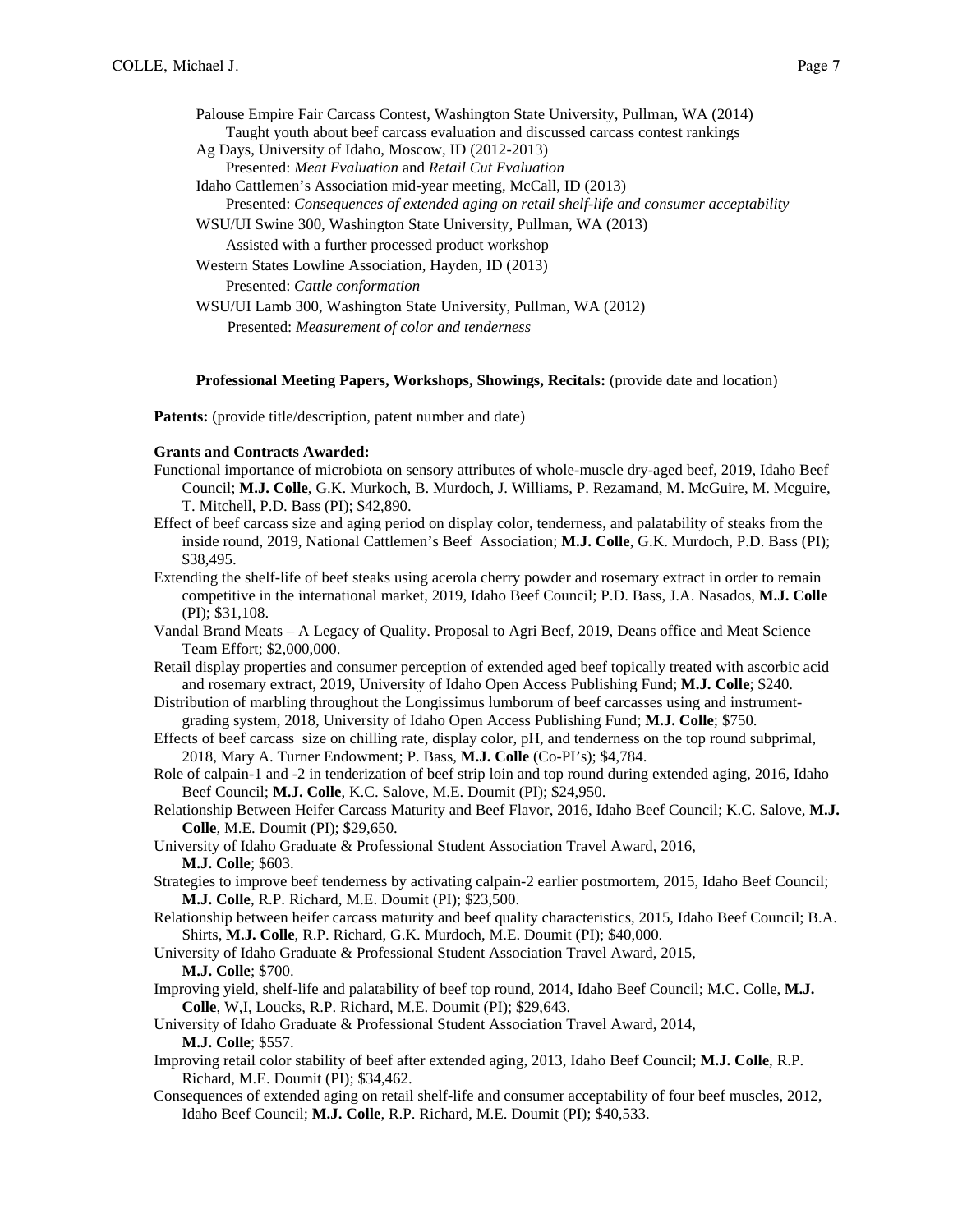### **Submitted Grants:**

Idaho Beef Council

- Assessing de nova synthesis and breakdown of antioxidants in muscle, and blood of beef cattle, 2019, Idaho Beef Council; G. Murdoch (PI), **M.J. Colle**, P. Bass; \$48,975.
- Advanced carcass maturity: developing an understanding, screening method and possible solution, 2019, Idaho Beef Council; G. Murdoch (PI), **M.J. Colle**, P. Bass; \$51,475.

#### Other

Utilizing cover crops for background cattle in Idaho, 2018, USDA-WSARE Research and Education Grants; C. Willimore (PI), S. Hines, J. Packham, J. Hall, M. Ellison, P. Bass, **M.J. Colle**; \$200,000.

## **Unfunded Grants:**

- Predicting commercial beef carcass tenderness using genetic tests, 2019, Idaho Beef Council; **M.J. Colle** (PI), P. Bass, G. Murdoch, J. Hall, B. Murdoch, J. Nasados; \$27,749.
- Understanding the role of electrical stimulation on the activation of calpain-2 to improve beef tenderness, 2019, Idaho Beef Council; **M.J. Colle** (PI), P. Bass, G. Murdoch, J. Nasados; \$38,450.
- Influence of dry heat cooking method and degree of doneness on beef strip loin amino acid content, fatty acid profile, fat-soluble vitamin content, and nutrient composition, 2019, Idaho Beef Council; **M.J. Colle** (PI), P. Bass, G. Murdoch, P. Rezamand, J. Nasados, M. McGuire; \$48,985
- Evaluation of the beef bottom round flat as a viable and profitable alternative to beef brisket flat for use in smoked meat preparation, 2019, Idaho Beef Council; P. Bass (PI), **M.J. Colle**, G. Murdoch, P. Rezamand, J. Nasados, M. McGuire; \$17,884.
- Enhancing the nutritional value of beef; altering lipids and product quality through dietary manipulation, 2019, Idaho Beef Council; G Chibisa (PI), G. Murdoch, **M.J. Colle**, N. Goekner, M. Beckman; \$47,175.
- Predicting commercial beef carcass tenderness using genetic tests, 2019, National Cattlemen's Beef Association Product Quality Research; **M.J. Colle** (PI), P. Bass, G. Murdoch, J. Hall, B. Murdoch, J. Nasados; \$28,600.
- Utilizing electrical stimulation to improve beef tenderness by activating calpain-2, 2019, National Cattlemen's Beef Association Product Quality Research; **M.J. Colle** (PI), P. Bass, G. Murdoch, J. Nasados; \$39,901.
- Functional importance of microbiota on sensory attributes of whole-muscle dry-aged beef, 2019, National Cattlemen's Beef Association Product Quality Research; P. Bass (PI), **M.J. Colle**, G. Murdoch, B. Murdoch, J. Williams, P. Rezamand, M. McGuire, M. McGuire, T. Mitchell; \$42,930.
- UI BBQ Boot Camp and Vandal Griller Certifications, 2018, University Budget and Finance Committee, **M.J. Colle** (PI); \$46,394
- Effect of timing of beef-containing complementary food on nutritional status, enteric microbiome, and behavior of infants: a randomized controlled trial, 2018, Gerber Foundation, **M.J. Colle** (PI), P. Rezamand, M. McGuire, L-L. Tsao, J. Williams; \$349,000.
- Sheep Science Experiential Learning: Cultivating an Advanced and Progressive Sheep Education Program for the Pacific Northwest, 2018, Washington State Sheep Producers-Association Endowment for Sheep Teaching and Research Fund Application, **M.J. Colle** (PI), A. Ahmadzadeh, D. Konetchy; \$4,899.
- Multidisciplinary Graduate Training: Sustainable Beef Production Effect of Beef Cow Environment, 2017, USDA National Needs Fellowship Grant, **M.J. Colle** (PI); \$241,000.
- Enhancing the value of the beef top sirloin butt (NAMI 184) through muscle specific fabrication into custom cuts, 2018, Product Quality RFP - National Cattlemen's Beef Association, P. Bass (PI), **M.J. Colle,** P. Rezamand, G. Murdoch; \$43,705.
- Influence of dry heat cooking method and degree of doneness on beef strip loin amino acid content, fatty acid profile, fat-soluble vitamin content, and nutrient composition, 2018, Product Quality RFP - National Cattlemen's Beef Association, **M.J. Colle** (PI), P. Bass (Co-PI), G. Murdoch, P. Rezamand; \$59,100.
- Functional Importance of Microbiota on Sensory Attributes of Whole-Muscle Dry-Aged Beef, 2018, Product Quality RFP - National Cattlemen's Beef Association, D. Clark (PI), T. Mitchell, P. Bass, **M.J. Colle**; \$49,990.
- Seed Grant Understanding the Activation of Calpain-2, 2018, Office of Research and Economic Development Seed Grant Program, **M.J. Colle** (PI): \$12,000
- Refrigerated truck acquisition for improving meat science product transportation, 2018, UI Office of Research and Economic Development, P. Bass (PI), **M.J. Colle**, G. Murdoch; \$72,750.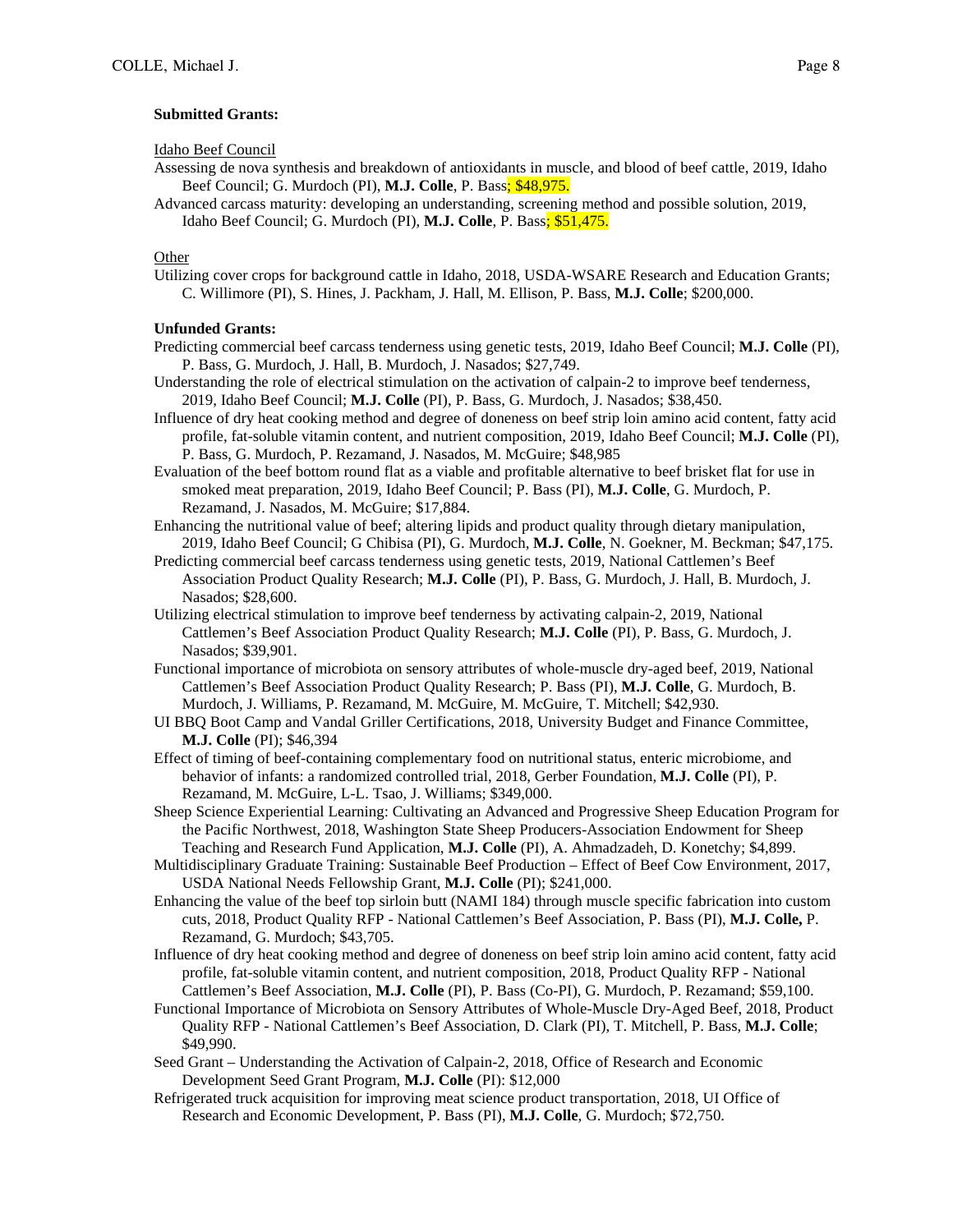Influence of dry heat cooking method and degree of doneness on beef strip loin amino acid content, fatty acid profile, fat-soluble vitamin content, and nutrient composition, 2018, Human Nutrition RFP - National Cattlemen's Beef Association, P. Bass and **M.J. Colle** (PIs) G. Murdoch and P. Rezamand (Coinvestigators); \$59,100.

Role of calpain-1 and -2 in tenderization of beef strip loin and top round during extended aging, 2016, National Cattlemen's Beef Association; **M.J. Colle**, M.E. Doumit (PI); \$29,875.

Discover Great Beef, 2014, Idaho Beef Council; **M.J. Colle**, M.E. Doumit (PI); \$17,738.

Optimization of *sous vide* cookery to improve beef bottom round tenderness and fluid holding capacity, 2012, National Cattlemen's Beef Association; **M.J. Colle**, R.P. Richard, M.E. Doumit (PI); \$41,640.

Effect of extended aging on retail shelf-life and consumer acceptability of four beef muscles, 2012, National Cattlemen's Beef Association; **M.J. Colle**, R.P. Richard, M.E. Doumit (PI); \$31,096.

## **In Kind Donations:**

Kings River Ranch, 2018, Donated gift dollars and in-kind to help teach new graduate assistants about carcass data collection and Warner-Bratzler Shear Force analysis, \$5,000 cash, \$5,380 in-kind meat product. Basic American Foods, 2018, Donation for student travel to a meat science conference, \$500.

### **Honors and Awards:**

Gamma Sigma Delta Outstanding Graduate Student (2016) GPSA Outstanding Graduate Student Award (2016) Farm Foundation Cultivator (2015) Outstanding University of Idaho AVS Graduate Student (2012-2013) First Place, Reciprocal Meat Conference, M.S. Division, Research Poster Competition (2013)

### **SERVICE:**

#### **Major Committee Assignments:**

Western Section - American Society of Animal Science (WSASAS) Regional Academic Quadrathlon Coordinator, 2019 Idaho State FFA Livestock Judging Contest Coordinator, 2019

North Idaho Meat CDE, 2019 Beef Feedlot Manager Committee, 2019 Promotion Review Committee, 2018 Curriculum Committee, 2018 Feed Mill Manager Committee, 2018

VandalStar Workgroup, 2018

Associate Beef Unit Manager Committee, 2017

### **Professional and Scholarly Organizations:**

American Meat Science Association (2012-Present) National FFA Alumni Association (2012-Present) American & Wisconsin Simmental Association (2004-Present) UI Graduate and Professional Student Association (GPSA) Senator (2014-2016) UI GPSA Teaching Excellence and Graduate Achievement Committee Chair (2016)

**Outreach Service:** (Including popular press, interview articles, newspaper articles, workshops-seminarstours organized, Extension impact statements) Ad hoc reviewer for Meat and Muscle Biology, 2019 Assist incoming students with registering for classes at UIdaho Bound and throughout the year, 2018-present Give farm tours to prospective students and visiting universities, 2017-present Evergreen Show, Moses Lake, WA, 2018 Promoted UI at college recruitment booth Ad hoc reviewer for Canadian Journal of Animal Science, 2018

Ad hoc reviewer for PLOS ONE, 2017-2018

**Community Service**: Garfield Palouse FFA Volunteer (2017-2019)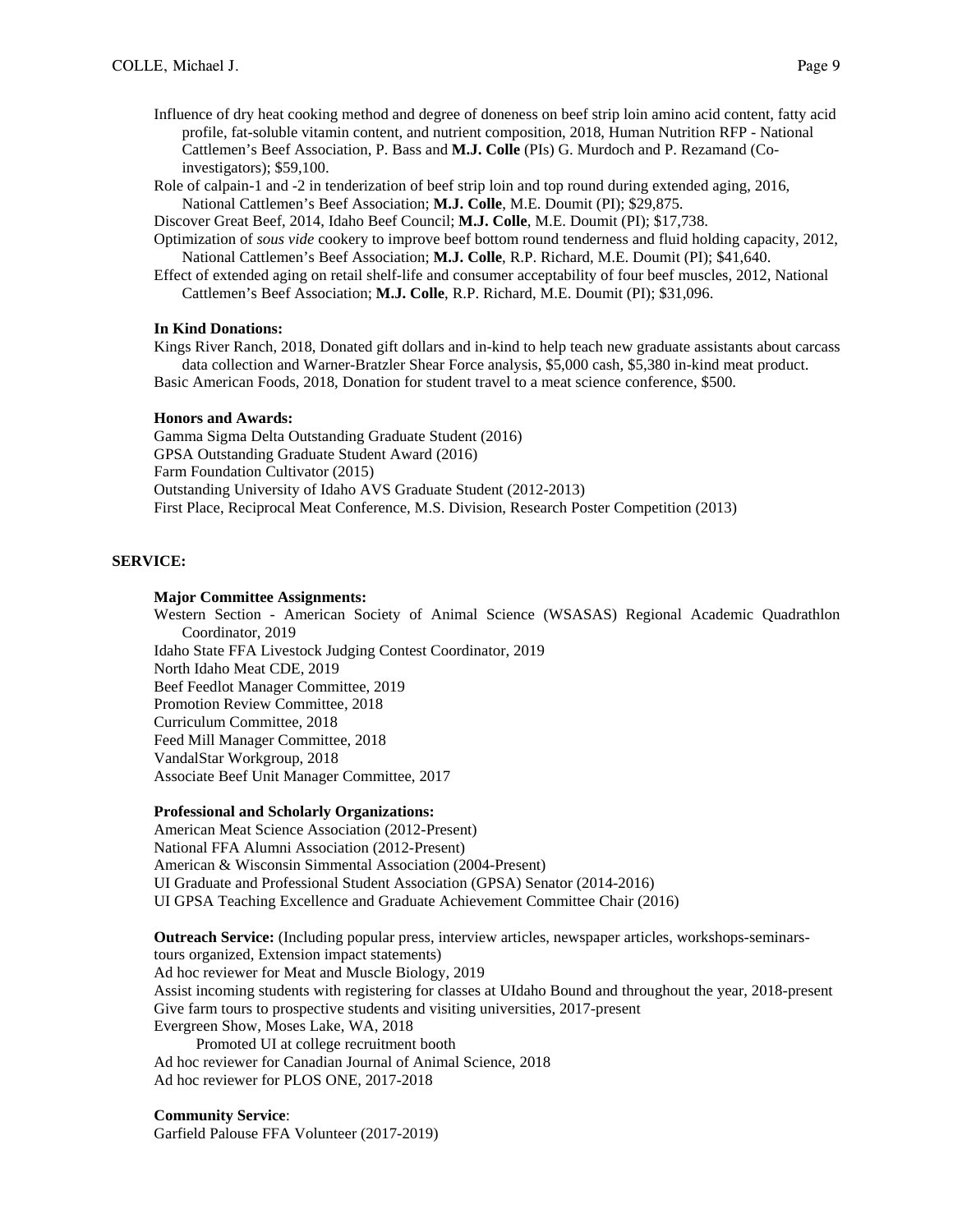Volunteer at Willmar United Methodist Church Community Meal (2016-2017) Volunteer at the Salvation Army Soup Kitchen (2015)

**Honors and Awards:** 

American FFA Degree (2008)

## **PROFESSIONAL DEVELOPMENT:**

 **Teaching:**  Hosted Dr. Kizkitza-Meat Scientist from the Public University of Navarra (2018 & 2019) CALS New Faculty Orientation (2018) Inclusion by Design, DESIGNING FOR INCLUSIVE TEACHING AND LEARNING, Dr. Lindsay Bernhagen (2018) UI 14<sup>th</sup> Annual Advising Symposium, THE PIVOT: MOMENTS THAT MATTER (2017)  **Scholarship:**  72nd Reciprocal Meat Conference, Colorado State University, Fort Collins, CO (2019) Session Moderator for: Beef Demand Determinants: Research Summary and Implications- Dr. Glynn Tonsor 99<sup>th</sup> National Block & Bridle Convention, New Orleans, LA (2019) NCBA Cattle Industry Convention, New Orleans, LA (2019) 71st Reciprocal Meat Conference, Kansas City, MO (2018) Better Cattle Stockmanship, Lewiston, ID (2018) Attended Dr. Temple Grandin's speech: *Better Cattle Stockmanship* 69th Reciprocal Meat Conference, Angelo State University, San Angelo, TX (2016) Poster presentation: *Role of calpain-2 in the tenderization of extended aged beef*  American Association of Meat Processors Conference, Springfield, IL (2015) Assisted with the cured meats championship judging 68th Reciprocal Meat Conference, University of Nebraska-Lincoln, Lincoln, NE (2015) Poster presentation: *Effects of ascorbic acid and rosemary extract on quality characteristics and sensory perception of extended aged beef*  Farm Foundation Round Table Meeting, Columbus, OH (2015) Poster presentation: *Consequences of extended aging on four beef muscles*  North American Meat Institute Management Conference, Carlsbad, CA (2015) American Association of Meat Processors Conference, Milwaukee, WI (2014) 67th Reciprocal Meat Conference, University of Wisconsin-Madison, Madison, WI (2014) Poster presentation: *Influence of extended aging on Warner-Bratzler shear force and sensory perception of four beef muscles* 66th Reciprocal Meat Conference, Auburn University, Auburn, AL (2013) Poster presentation: *Consequences of extended aging on retail shelf-life of four beef muscles* 65th Reciprocal Meat Conference, North Dakota State University, Fargo, ND (2012) Poster presentation: *Consumer acceptability of beef bottom round steaks treated with calcium chloride and bromelain*

## **Outreach:**

Northwest Meat Processors Meeting, Anacortes, WA (2019)

Co-head judge for the cured meats contest

Northwest Meat Processors Meeting, Coeur d'Alene, ID (2018)

Served as a judge for the cured meats contest

Washington Cattlemen's and Cattlewomen's Association 2017 Annual Convention & Tradeshow, Three Rivers Convention Center, Kennewick, WA (2017)

Northwest Meat Processors Meeting, University of Idaho, Moscow, ID (2016)

- Served as a judge for the cured meats contest
- Pacific Northwest Let's Grow Lamb & Wool Symposium, Walla Walla, WA (2015)

Northwest Meat Processors Meeting, Seaside, OR (2015)

Served as a judge for the cured meats contest

Pacific Northwest Young Cattlemen's Conference, Colombia Basin, WA (2015)